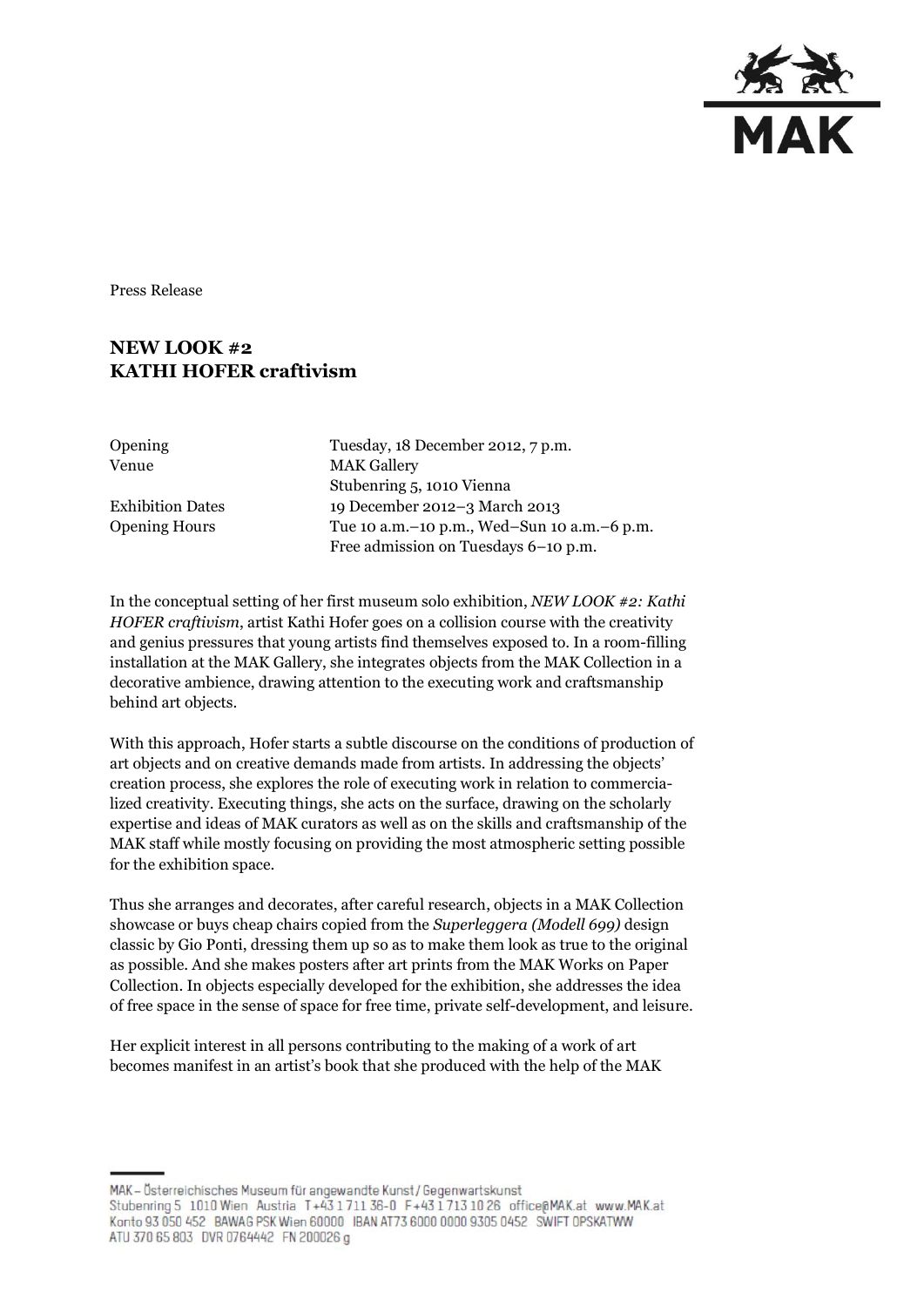

bookbinder especially for the occasion in an edition of no more than fourteen handbound copies (an enlarged edition of 400 machine-bound books will be available at the MAK Design Shop). She draws up a meticulous object inventory of authors, producers, and sources which makes the entire creation process of the installation traceable.

With the apparently paradoxical concept of her exhibition and the deliberate detachment of the objects from any "artistic, creative self," Hofer also seeks to invoke one of the MAK's founding ideas, which was to compile a "model collection" in the area of applied art.

*Kathi HOFER craftivism* is the second position presented in the *NEW LOOK* series, for which artists of the younger generation living and working in Vienna are invited to engage with the MAK Study Collection, highlighting the role of the MAK as a site of contemporary art production. The series was opened by Benjamin Hirte with his installation entitled *the classic mob ballet*, a parodistic reenactment of specific conditions and forms of presentation of the MAK collection as well as ideas of applied art in general.

As a supporting event for *craftivism*, the artist will be holding, together with the exhibition curator, workshops for (school) children from 4 to 16 on the subject of *refunctioning—making something into something else*.

An exhibition talk with the artist and the curator will be held at the MAK Gallery on Tuesday, 15 January 2013, 6 p.m.

Press and photo material is available for download at [www.MAK.at/presse.](http://www.mak.at/presse)